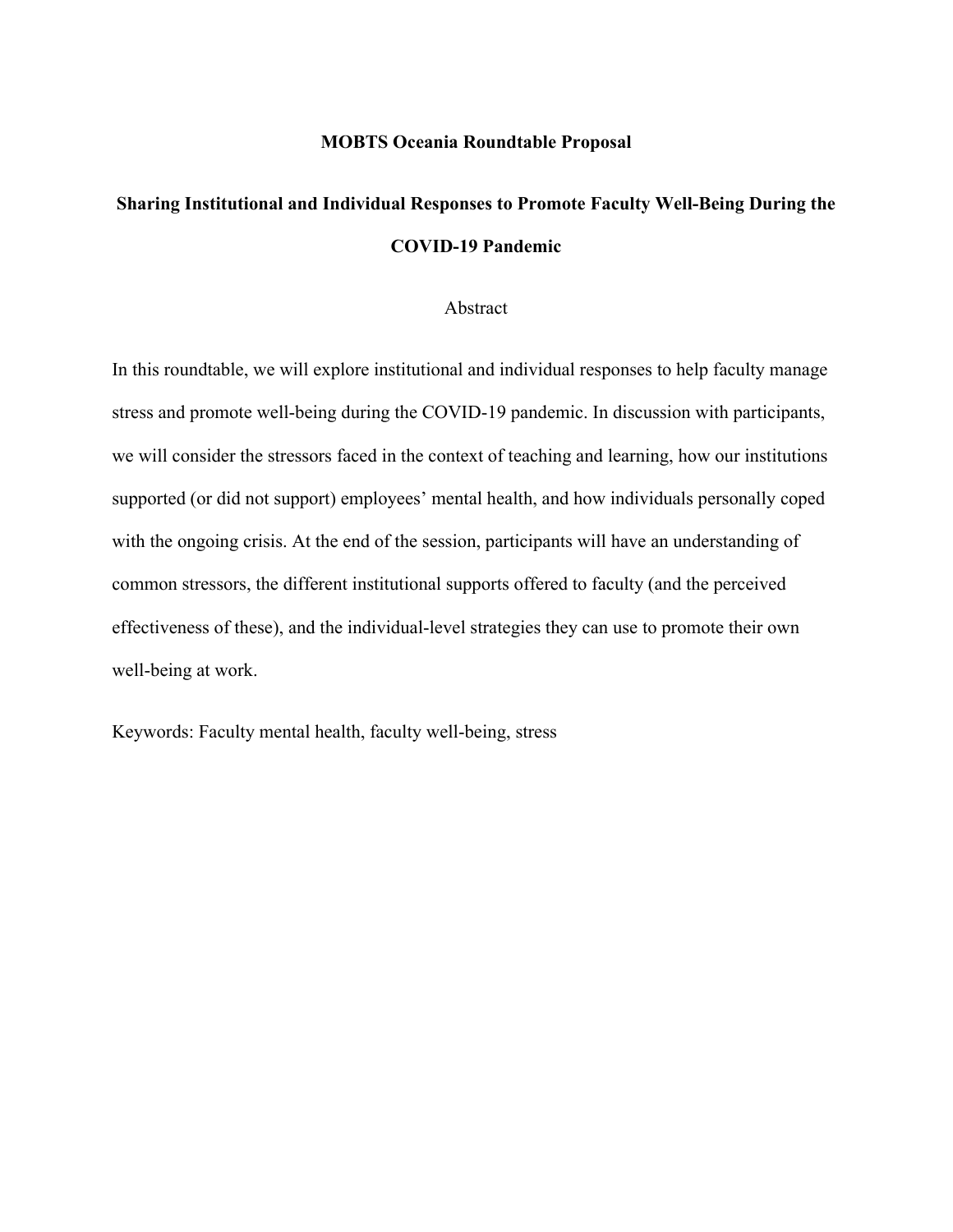The COVID-19 pandemic represents one of the most significant global health crises in recent memory (Fernandez & Shaw, 2020). It has significantly impacted higher education institutions around the world, with colleges and universities forced to make rapid and disruptive changes to continue operating. Some of these changes include closing campuses, delivering courses entirely online, freezing hiring of new faculty and dismissing existing staff, and adapting admissions processes (Burke, 2020; Vigdor & Diaz, 2020; Whitford, 2020; Woolston, 2020). Such changes have had a significant impact on the mental health of students, with research suggesting many students are experiencing elevated levels of anxiety (Son et al., 2020) and major depression (Wang et al., 2020). Most of the research to date, however, has focused almost entirely on students (e.g., Islam et al., 2020, Kaparounaki et al., 2020), and faculty mental health has received relatively less attention. Given reports of significant work stress in academic settings prior to the pandemic (e.g., Fazackerley, 2019), and the harmful impact of the pandemic on mental health generally (Salari et al., 2020), we suggest this is an important issue for discussion.

The purpose of this roundtable is two-fold: First, we seek to explore institutional responses designed to help faculty manage stress and stay mentally healthy through the pandemic and understand the mental health and well-being experiences of roundtable participants. To introduce the topic, we will initially focus on the experiences of four faculty members at three different institutions (two located in the United States and one in Australia). Then in wider discussions with participants, we will consider the major stressors that emerged in the context of teaching and learning, how institutions supported (or failed to support) employee mental health, and the individual strategies and approaches participants used to manage stress and support their well-being. Second, at the end of the session, participants will have an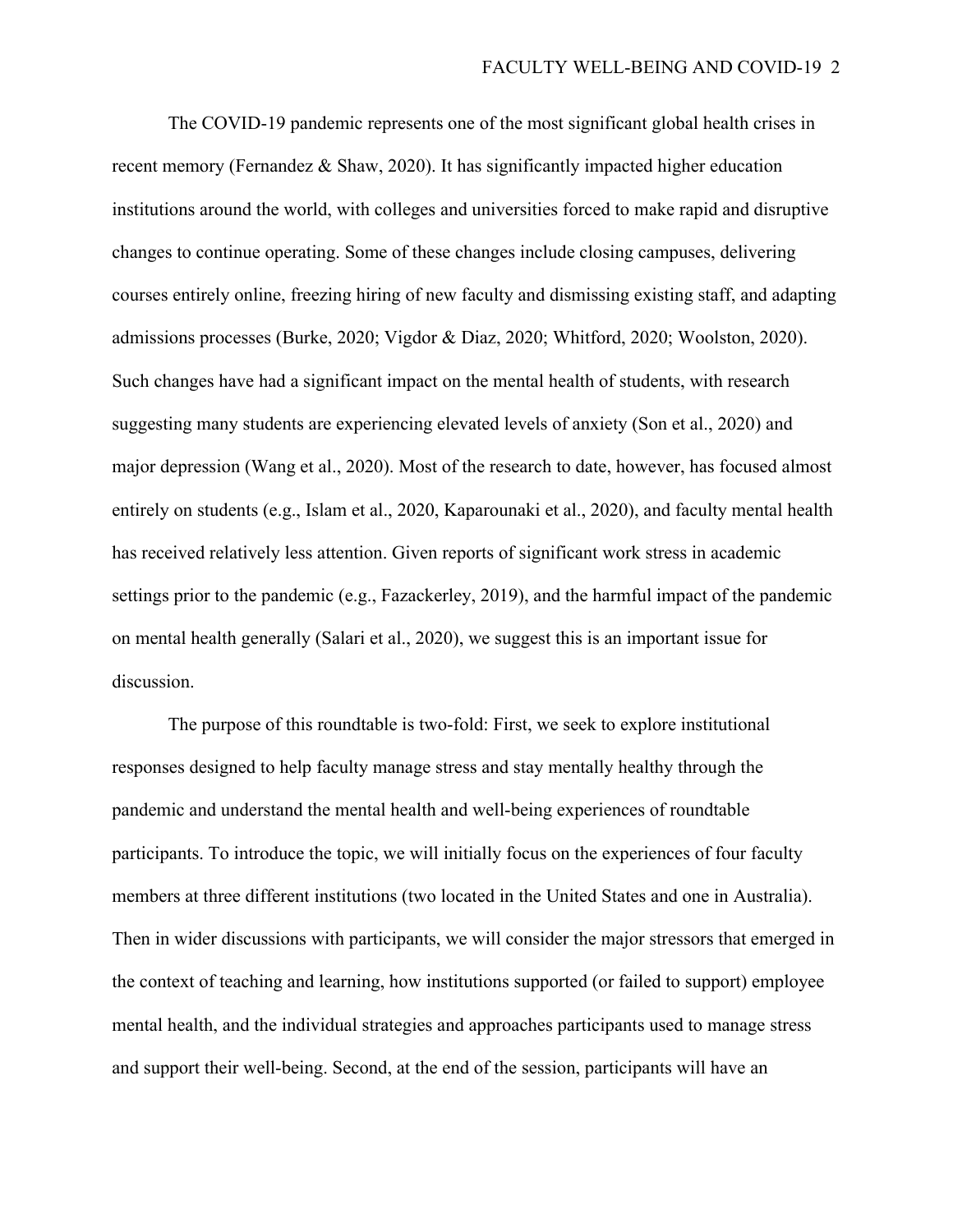understanding of common stressors, the variety of supports offered to faculty (and the perceived effectiveness of these), and, in particular, some individual-level strategies they can use to promote their own well-being in the workplace. We hope that all faculty could benefit from attending this roundtable.

#### **Theoretical Foundation/Teaching Implications**

A crisis can be broadly defined as "a situation faced by an individual, group or organization which they are unable to cope with by the use of normal, routine procedures and in which stress is created by sudden change" (Booth, 1993 cited in Lin Moe and Pathranarakul, 2006 p. 402). As the COVID-19 pandemic swept across the world, it became apparent that colleges and universities would have to manage unique and unprecedented challenges in order to survive. Student admissions and learning trajectories were affected almost immediately; as of early April, 220 million post-secondary students had experienced significant disruption or were unable to complete their studies (World Bank Group, 2020). Multiple campuses shut down and faculty were required to work from home and teach courses online. This meant that, depending on their circumstances, educators had to manage challenges such as mastering remote learning platforms, coping with "Zoom fatigue", supporting students, balancing carer responsibilities, financial concerns, and maintaining their own physical and emotional wellness (Fosslien  $\&$ Duffy, 2020; Oleschuk, 2020).

When a crisis impacts an organization, leaders must find ways to keep employees engaged and support their mental health. In the context of COVID-19, Dirani et al. (2020) suggest that leaders can achieve this through offering supervisory support, psychological empowerment, positive reinforcement and appreciation of work, and communication. Similarly, Malinen, Wong and Näswell (2020) emphasize the importance of providing job resources such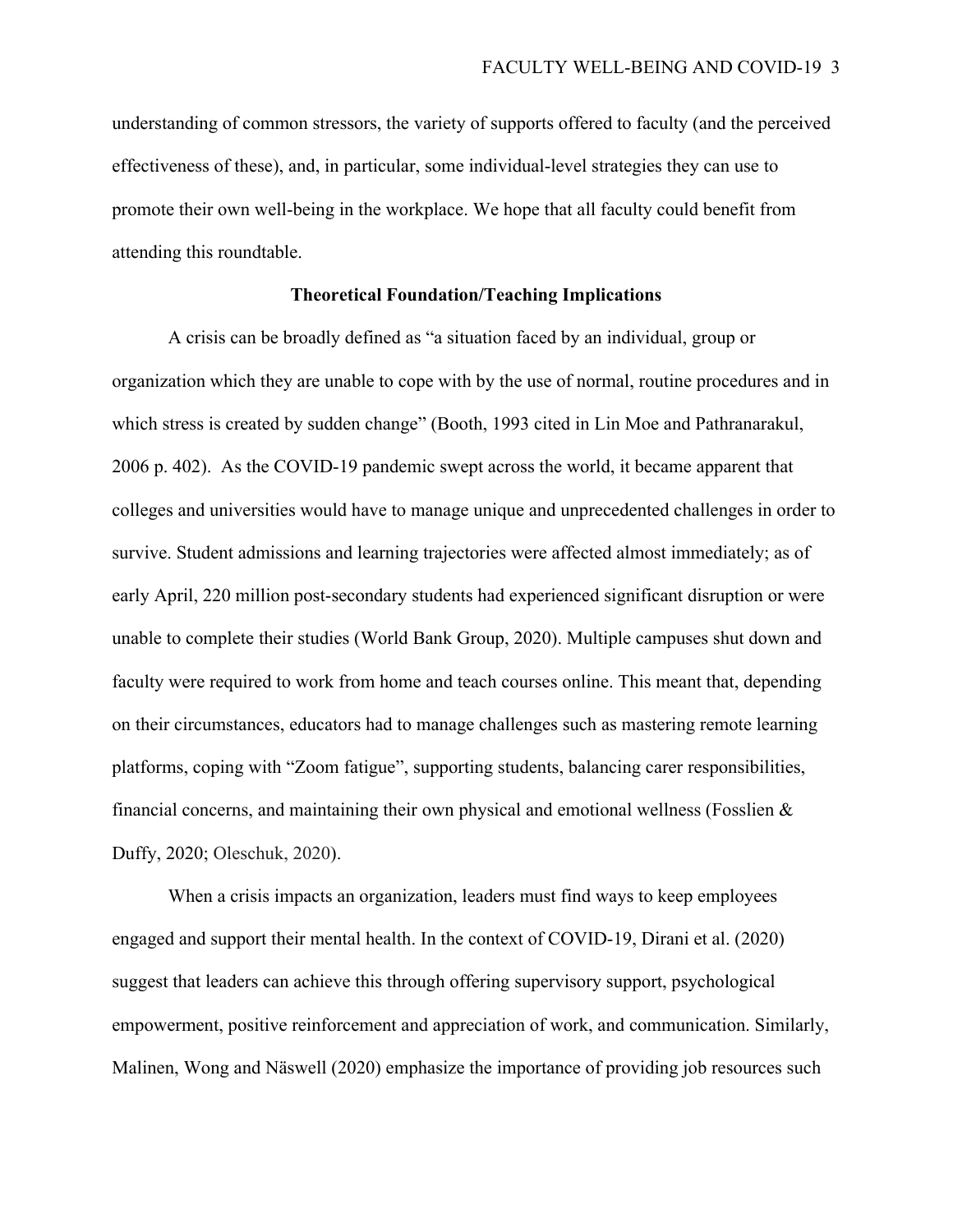as flexibility, communication, and a sense of job security. At the same time, employees can utilize coping strategies, self-care, and external resources, such as counselling, to promote their personal well-being and manage stress (see Dugan & Barnes-Farrell, 2017).

Previous research indicates that academic staff experience high levels of stress in general (Winefield & Jarrett, 2001; Winefield et al., 2003), and specific stressors in university settings include workload pressures, lack of resources and role overload (Gillespie et al., 2001; Gunbayi, 2014; Johnson, Willis & Evans, 2019). Researchers have identified a range of consequences that can arise from significant occupational stress, which include poor physical health, reduced psychological well-being and behavioral outcomes such as problematic substance use (for a review, see Quick & Henderson, 2016). We also know that stress can exacerbate and lead to the development of mental illnesses such as anxiety and depression (see Herbert, 1997). This underscores the importance of providing support to faculty during times of heightened stress, whom we know are already a vulnerable group with an increased likelihood of having or developing a mental illness relative to other working populations (for a review, see Guthrie et al., 2017) .

At present, our knowledge of institutional and individual-level responses to COVID-19 in the context of higher education is limited. What we do know, however, is that many faculty members are struggling with chronic stress and high levels of burnout as a result of the pandemic (Flaherty, 2020); this can lead to cynicism, withdrawal, and reduced work performance (Sabagh, Hall, & Saroyan, 2018). Moreover, prior studies have demonstrated that increased faculty work demands and reduced resources, which characterize the faculty experience during the COVID-19 pandemic, lead to stress and disengagement, respectively (Mudrak et al., 2010). We suggest that stress can also affect our relationships with students. On one hand, faculty struggling with issues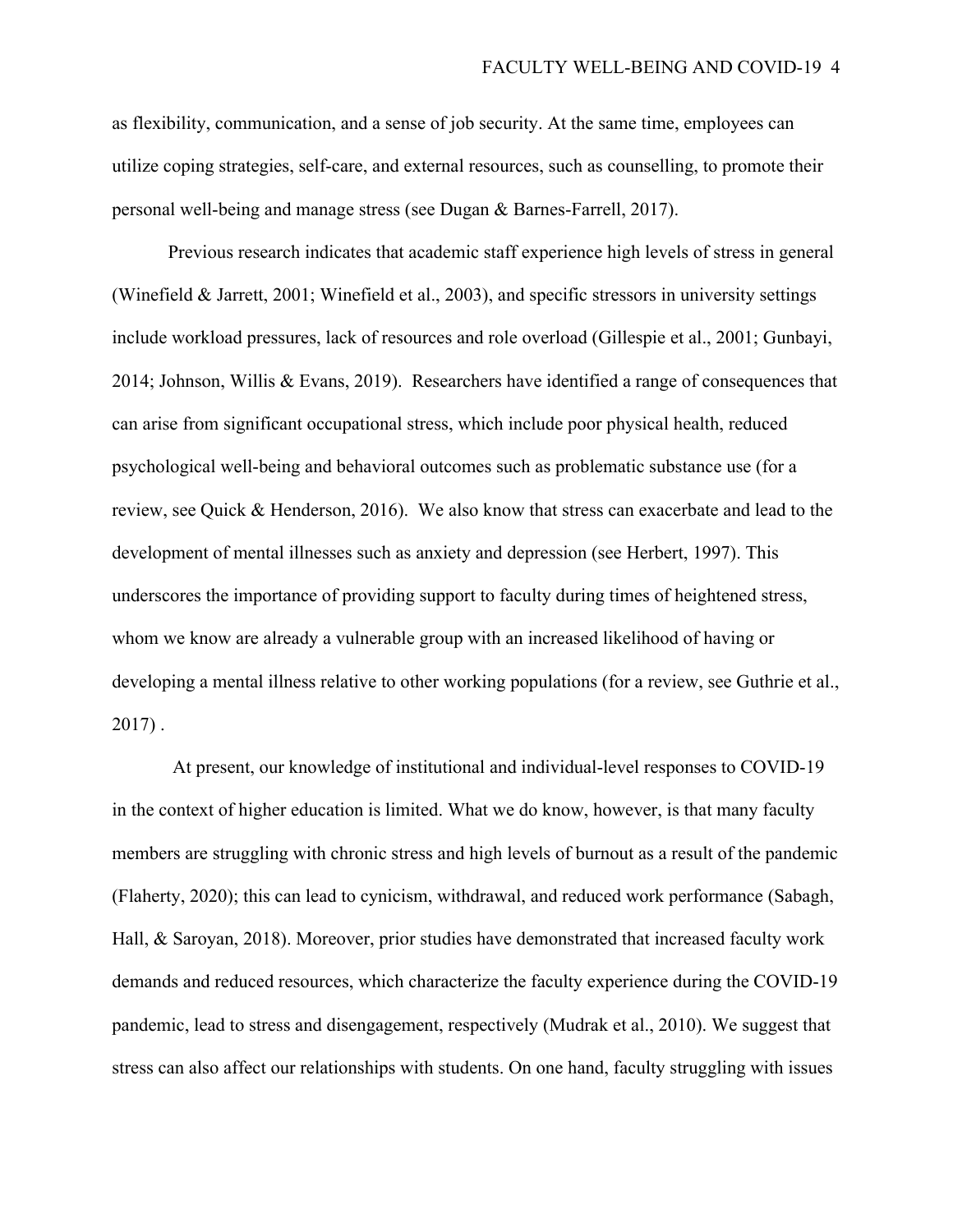such as work overload and social isolation may be able to empathize and connect more deeply with their students' experiences during the pandemic. This could lead to stronger, more meaningful connections with students. If faculty are burnt out, however, they may seek to depersonalize their students, leading to poor quality relationships and student disengagement (Rumschlag, 2017).

#### **Session Description**

In this session, we will share our experiences of adapting to and addressing the many and new demands placed on us during the COVID-19 pandemic. Specifically, we aim to cover many questions and topics related to teaching and faculty support during the pandemic (Table 1).

Following a welcome and introductions, the four facilitators will briefly summarize how our institutions responded and communicated decisions to faculty during the COVID-19 crisis. Three first-hand examples will be provided. First, we will present an example of an institution that communicated effectively and addressed the uncertainty of the pandemic well. Second, we will consider an example of an institution that offered support to faculty but also maintained a strong focus on its bottom line. Finally, we will discuss an institution that offered limited communication and guidance throughout the pandemic. We will also briefly discuss how these responses affected us as individual faculty members.

Following this, we will open up the discussion in breakout rooms with roundtable participants to share our experiences and consider what institutions can do to foster well-being among faculty and staff. We anticipate that many questions will be addressed in these discussions. These will include: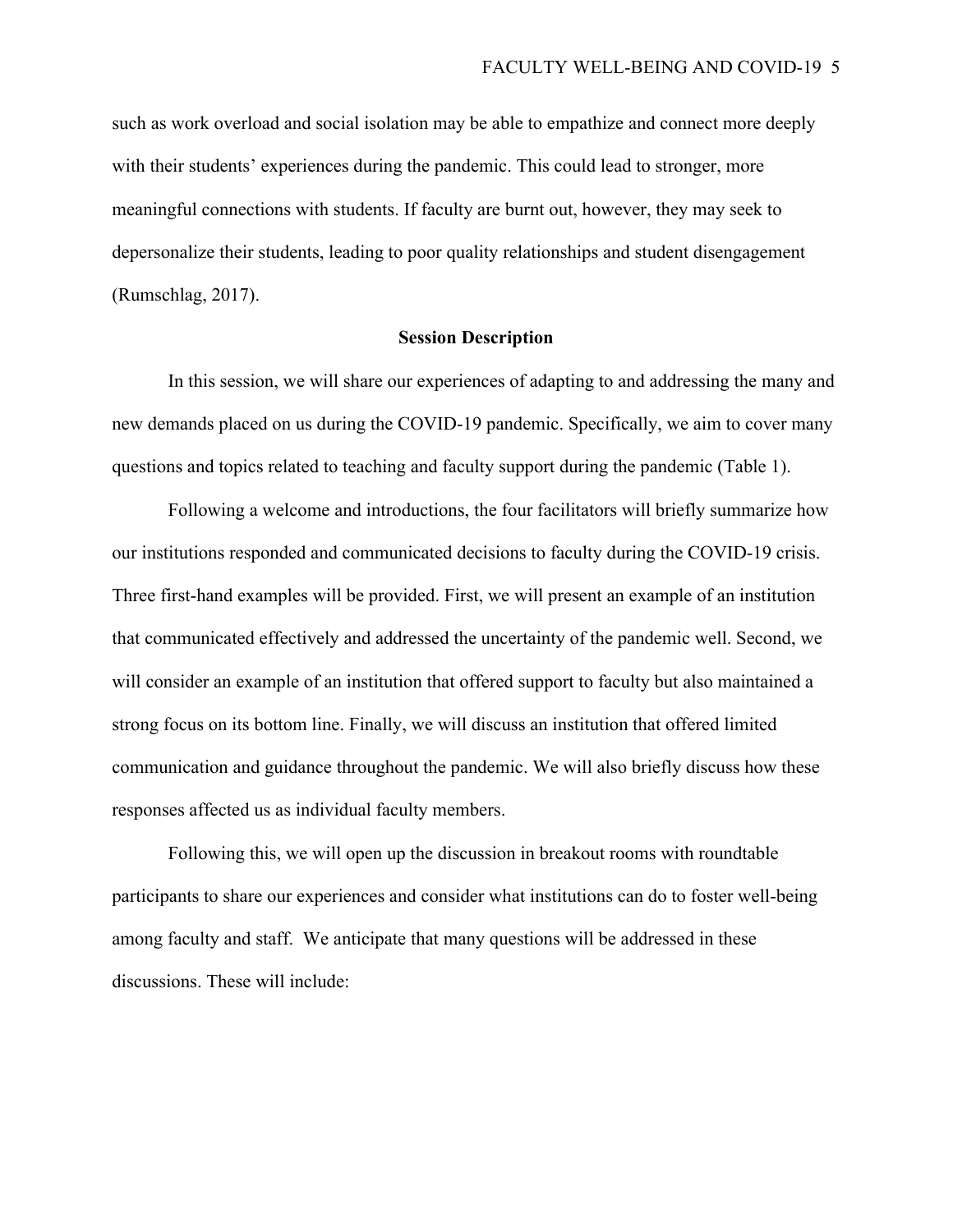- 1. What kind of support has been offered to faculty to date, and has this been effective? What could our institutions have done differently?
- 2. What can faculty do to preserve their own mental health and well-being during these difficult times? What kinds of strategies have we used to date, and have these been effective or ineffective?

We will also consider related questions here. For example, did institutional

communication and decision-making help to allay or exacerbate fears and/or affect employees'

perceived stress during the COVID-19 crisis? Do traditional motivational approaches work to

keep employees engaged during times of crisis? Also, how did career stage affect our reactions

to the crisis and in turn our mental health during the crisis?

# **Table 1**

| $0-15$ minutes | <b>Welcome and introductions</b><br>Introduction to each facilitator<br>Objectives of the roundtable<br>Brief discussion of three institutional responses                                                                                                                                                                                                                                                                                                               |
|----------------|-------------------------------------------------------------------------------------------------------------------------------------------------------------------------------------------------------------------------------------------------------------------------------------------------------------------------------------------------------------------------------------------------------------------------------------------------------------------------|
| 15-40 minutes  | <b>Discussions in breakout rooms</b><br>What stressors have you encountered as a result of the pandemic?<br>How did your institution respond to COVID-19? What kind of<br>resources were you offered to promote your well-being?<br>In your opinion, were these resources effective or not? How could<br>your institution have supported you more effectively?<br>What strategies and/or resources have you personally used to<br>$\bullet$<br>support your well-being? |
| 40-55 minutes  | <b>Group discussion</b><br>Group discussion of key themes from breakout rooms                                                                                                                                                                                                                                                                                                                                                                                           |
| 55-60 minutes  | Thank you and close<br>Session wrap up and possible discussion of next steps                                                                                                                                                                                                                                                                                                                                                                                            |

# *Proposed Timeline*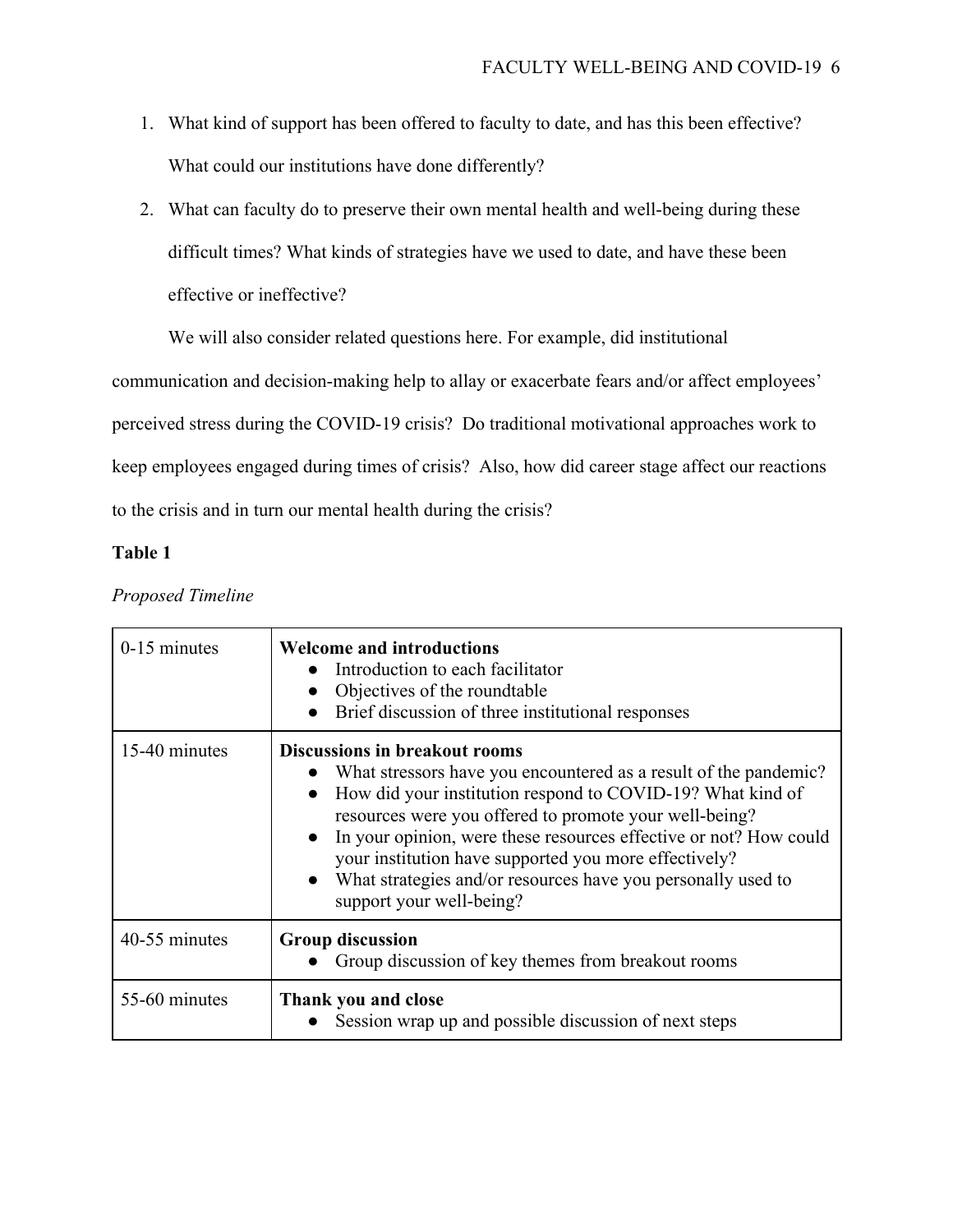# **References**

- Burke, L. (2020, November 17). Colleges end in-person instruction early due to COVID-19 spread. *Inside Higher Ed.* [https://www.insidehighered.com/news/2020/11/17/colleges](https://www.insidehighered.com/news/2020/11/17/colleges-end-person-instruction-early-due-covid-19-spread)[end-person-instruction-early-due-covid-19-spread](https://www.insidehighered.com/news/2020/11/17/colleges-end-person-instruction-early-due-covid-19-spread)
- Dirani, K. M., Abadi, M., Alizadeh, A., Barhate, B., Garza, R. C., Gunasekara, N., Ghassan, I., & Majzun, Z. (2020). Leadership competencies and the essential role of human resource development in times of crisis: a response to Covid-19 pandemic. *Human Resource Development International*, *23*(4), 380-394. doi: 10.1080/13678868.2020.1780078
- Dugan, A. G., & Barnes-Farrell, J. L. (2017). Time for self-care: Downtime recovery as a buffer of work and home/family time pressures *Journal of Occupational and Environmental Medicine, 59 (4)*, e46-e56 doi: 10.1097/JOM.0000000000000975
- Fazackerley, A. (2019, May 19). It's cut-throat': Half of UK academics stressed and 40% thinking of leaving. *The Guardian*.

[https://www.theguardian.com/education/2019/may/21/cut-throat-half-academics-stressed](https://www.theguardian.com/education/2019/may/21/cut-throat-half-academics-stressed-thinking-leaving)[thinking-leaving](https://www.theguardian.com/education/2019/may/21/cut-throat-half-academics-stressed-thinking-leaving)

- Fernandez, A. A., & Shaw, G. P. (2020). Academic leadership in a time of crisis: The coronavirus and COVID‐19. *Journal of Leadership Studies, 14(1)*, 39-45. doi: 10.1002/jls.21684
- Flaherty, C. (2020, November 19). Faculty pandemic stress is now chronic. *Inside Higher Ed.* <https://www.insidehighered.com/news/2020/11/19/faculty-pandemic-stress-now-chronic>
- Fosslien, L., & Duffy, M. W. (2020, April 29). How to combat zoom fatigue. *Harvard Business Review*. <https://hbr.org/2020/04/how-to-combat-zoom-fatigue>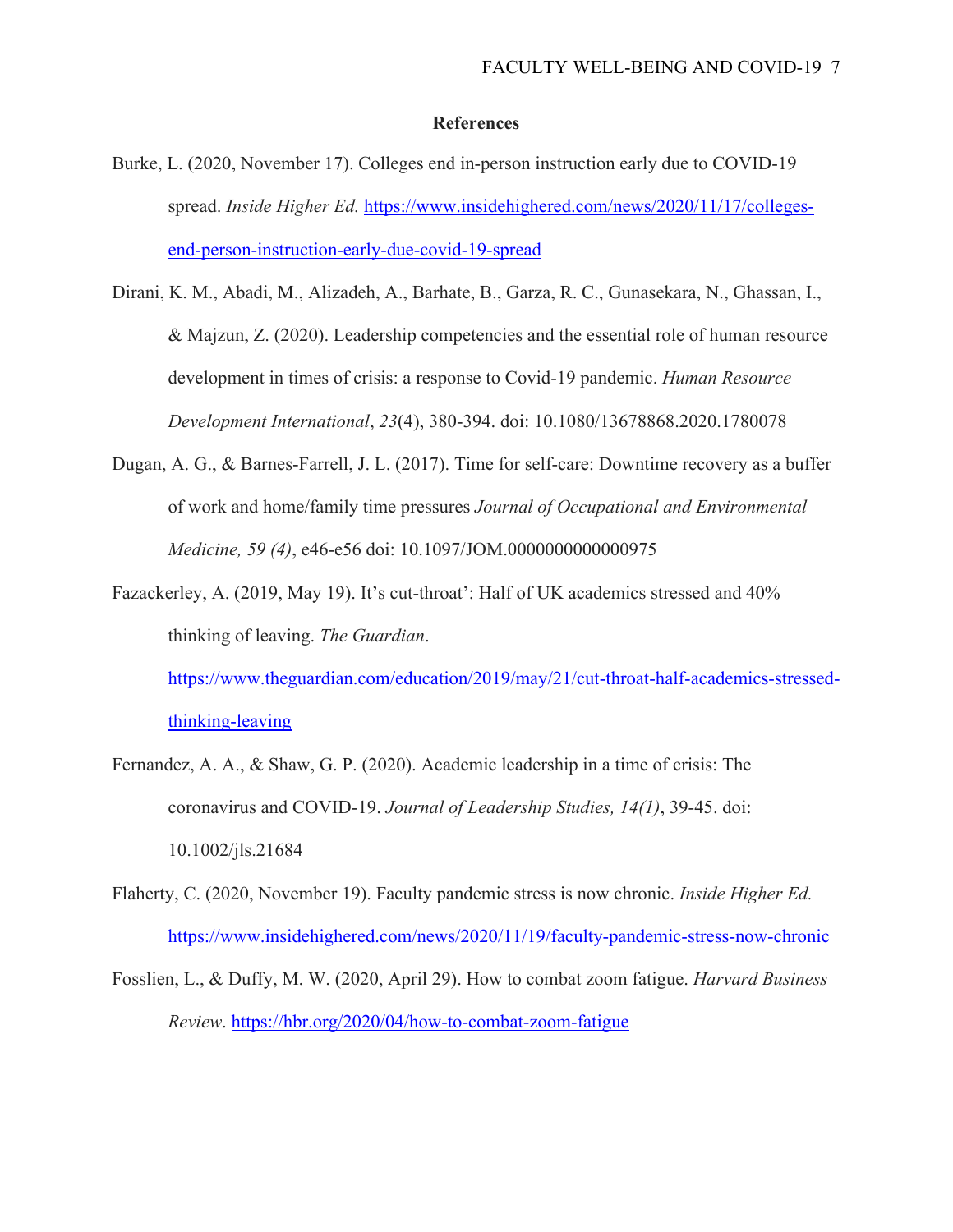- Gillespie, N. A., Walsh, M. H. W. A., Winefield, A. H., Dua, J., & Stough, C. (2001). Occupational stress in universities: Staff perceptions of the causes, consequences and moderators of stress. *Work & Stress*, *15*(1), 53-72. doi: 10.1080/02678370117944
- Gunbayi, I. (2014). Job stressors and their effects on academic staff: A case study. *International Journal on New Trends in Education & Their Implications*, *5*(4), 58-73.

Guthrie, S., Lichten, C. A., Van Belle, J., Ball, S., Knack, A., & Hofman, J. (2018). Understanding mental health in the research environment: A rapid evidence assessment. *RAND Health Quarterly, 7*(3). [https://www.rand.org/pubs/research\\_reports/RR2022.html](https://www.rand.org/pubs/research_reports/RR2022.html)

- Herbert, J. (1997). Fortnightly review: Stress, the brain, and mental illness. *BMJ 315*(7107), 530- 535.
- Islam, M. A., Barna, S. D., Raihan, H., Khan, M. N. A., & Hossain, M. T. (2020). Depression and anxiety among university students during the COVID-19 pandemic in Bangladesh: A web-based cross-sectional survey. *PloS one*, *15*(8), e0238162. doi: 10.1371/journal.pone.0238162
- Johnson, S. J., Willis, S. M., & Evans, J. (2019). An examination of stressors, strain, and resilience in academic and non-academic UK university job roles. *International Journal of Stress Management, 26*(2), 162-172. doi: 10.1037/str0000096
- Kaparounaki, C. K., Patsali, M. E., Mousa, D. P. V., Papadopoulou, E. V., Papadopoulou, K. K., & Fountoulakis, K. N. (2020). University students' mental health amidst the COVID-19 quarantine in Greece. *Psychiatry Research*, 113111. doi: 10.1016/j.psychres.2020.113111
- Lin Moe, T. L., & Pathranarakul, P. (2006). An integrated approach to natural disaster management: Public project management and its critical success factors. *Disaster*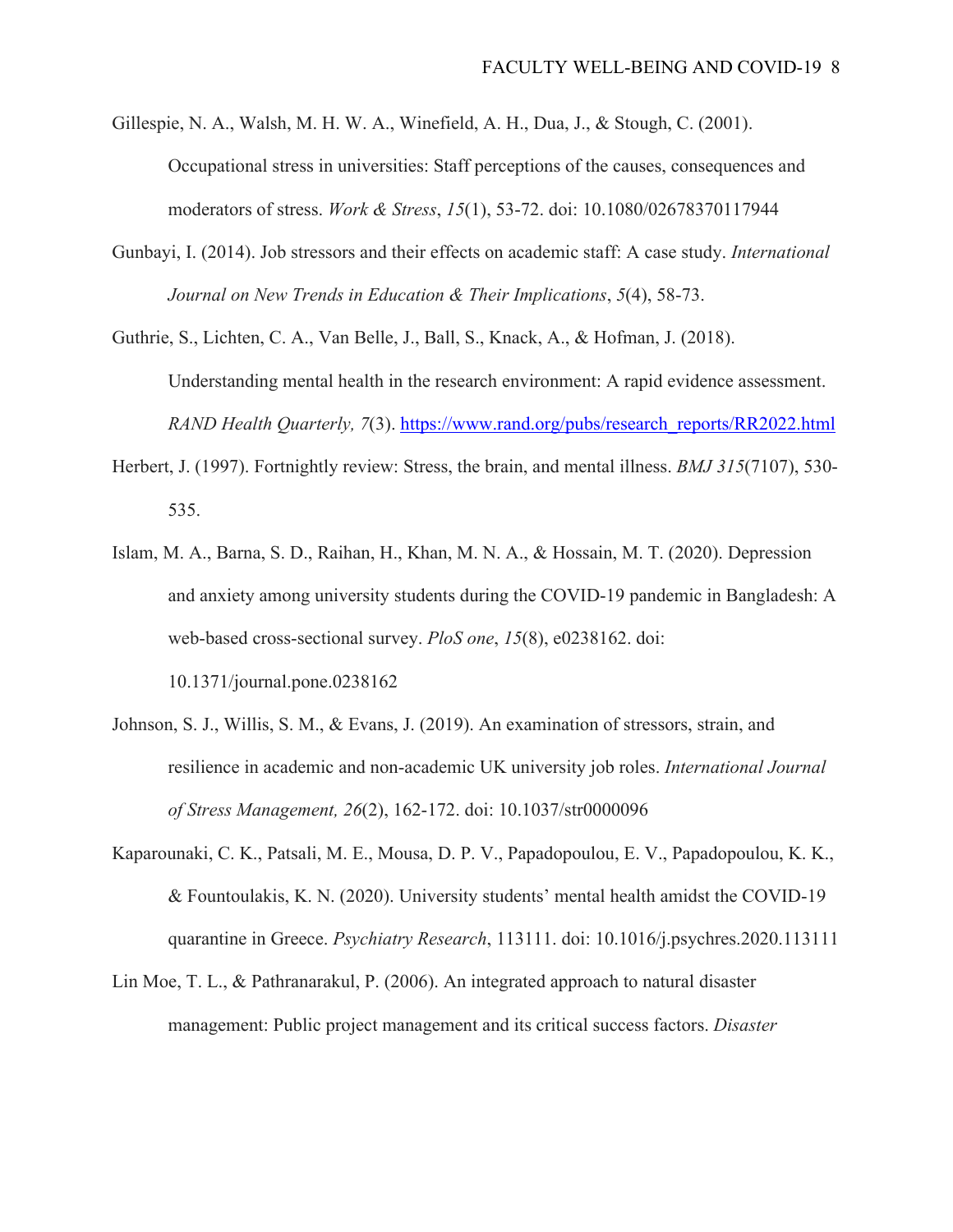*Prevention and Management: An International Journal, 5*(3), 396-413. doi: 10.1108/09653560610669882

- Malinen, S. K., Wong, J. H. K., & Näswall, K. (2020). Effective workplace strategies to support employee wellbeing during a pandemic. *New Zealand Journal of Employment Relations*, *45*(2). doi: 10.24135/nzjer.v45i2.24.
- Mudrak, J., Zabrodska, K., Kveton, P., Jelinek, M., Blatny, M., Solcova, I., & Machovcova, K. (2018). Occupational well-being among university faculty: A job demands-resources model. *Research in Higher Education, 59*(3), 325-348.
- Oleschuk, M. (2020). Gender equity considerations for tenure and promotion during COVID‐19. *Canadian Review of Sociology*. doi: 10.1111/cars.12295
- Quick, J. C., & Henderson, D. F. (2016). Occupational stress: Preventing suffering, enhancing wellbeing. *International Journal of Environmental Research and Public Health, 13*(5), 459. doi: 10.3390/ijerph13050459
- Rumschlag, K. E. (2017). Teacher burnout: A quantitative analysis of emotional exhaustion, personal accomplishment, and depersonalization. *International Management Review*, *13*(1), 22-36.
- Sabagh, Z., Hall, N. C., & Saroyan, A. (2018). Antecedents, correlates and consequences of faculty burnout. *Educational Research, 60*(2), 131-156. doi: doi.org/10.1080/00131881.2018.1461573
- Salari, N., Hosseinian-Far, A., Jalali, R., Vaisi-Raygani, A., Rasoulpoor, S., Mohammadi, M., Rasoulpoor, S., & Khaledi-Paveh, B. (2020). Prevalence of stress, anxiety, depression among the general population during the COVID-19 pandemic: a systematic review and meta-analysis. *Globalization and Health*, *16*(1), 1-11. doi: 10.1186/s12992-020-00589-w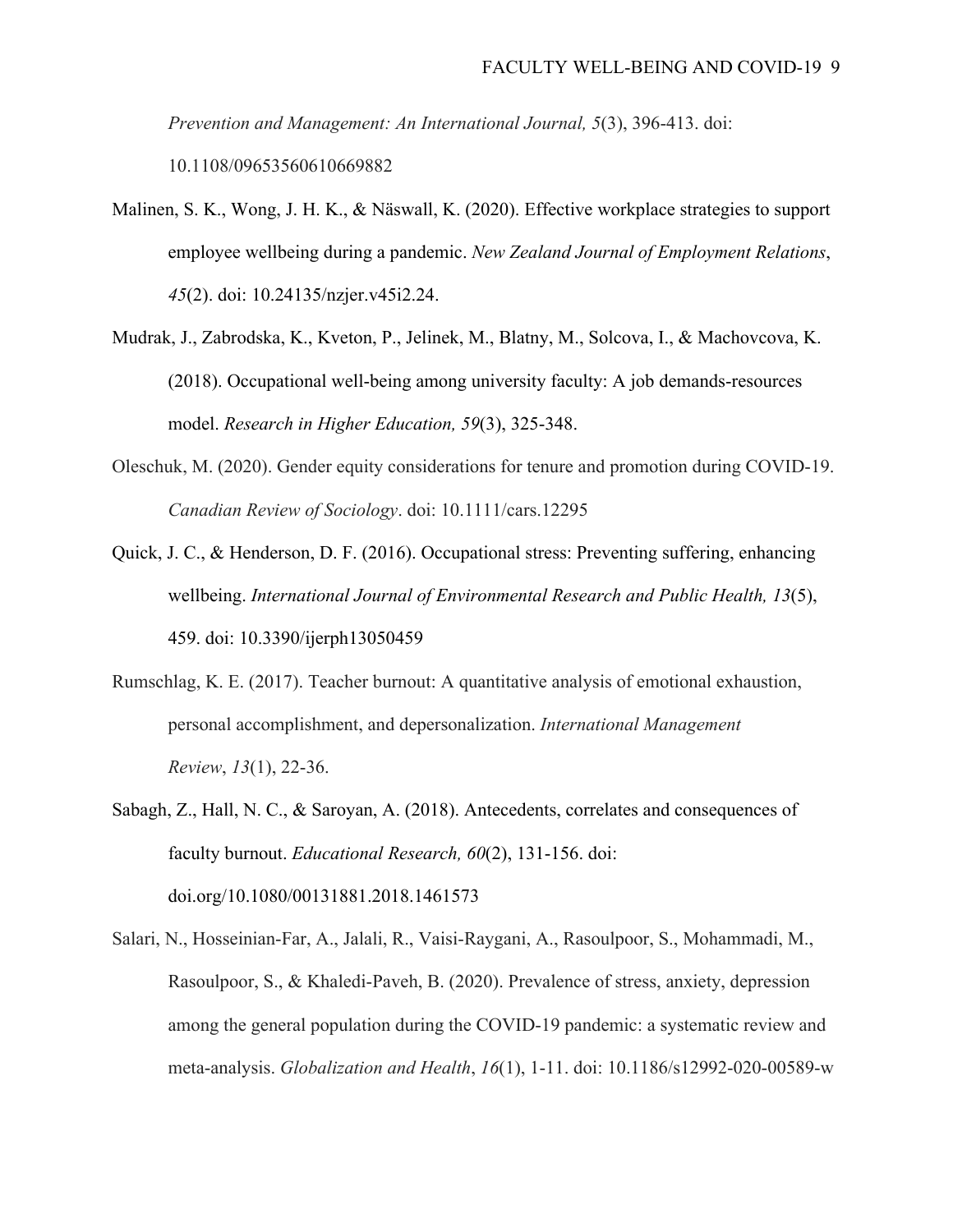- Son, C., Hegde, S., Smith, A., Wang, X., & Sasangohar, F. (2020). Effects of COVID-19 on college students' mental health in the United States: Interview survey study. *Journal of Medical Internet Research*, *22*(9), e21279.
- Vigdor, N., & Diaz, J. (2020, April 15). More colleges are waiving SAT and ACT requirements. *New York Times.* [https://www.nytimes.com/article/sat-act-test-optional-colleges](https://www.nytimes.com/article/sat-act-test-optional-colleges-coronavirus.html)[coronavirus.html](https://www.nytimes.com/article/sat-act-test-optional-colleges-coronavirus.html)
- Wang, X., Hegde, S., Son, C., Keller, B., Smith, A., & Sasangohar, F. (2020). Investigating mental health of US college students during the COVID-19 pandemic: Cross-sectional survey study. *Journal of Medical Internet Research, 22*(9), e22817. doi: 10.2196/22817
- Winefield, A. H., & Jarrett, R. (2001). Occupational stress in university staff. *International Journal of Stress Management*, *8*(4), 285-298. doi: 10.1023/A:1017513615819
- Winefield, A. H., Gillespie, N., Stough, C., Dua, J., Hapuarachchi, J., & Boyd, C. (2003). Occupational stress in Australian university staff: Results from a national survey. *International Journal of Stress Management*, *10*(1), 51, 51-63. doi: 10.1037/1072-5245.10.1.51.
- Whitford, E. (2020, September 2). Colleges furlough more employees. Retrieved November 27, 2020, from [https://www.insidehighered.com/news/2020/09/02/colleges-furlough-more](https://www.insidehighered.com/news/2020/09/02/colleges-furlough-more-employees)[employees](https://www.insidehighered.com/news/2020/09/02/colleges-furlough-more-employees)
- Woolston, C. (2020). Junior researchers hit by coronavirus-triggered hiring freezes. *Nature*, *582*(7812), 449-450.
- World Bank Group. (2020). The COVID-19 Crisis Response: Supporting tertiary education for continuity, adaptation, and innovation.

[http://documents1.worldbank.org/curated/en/621991586463915490/The-COVID-19-](http://documents1.worldbank.org/curated/en/621991586463915490/The-COVID-19-Crisis-Response-Supporting-Tertiary-Education-for-Continuity-Adaptation-and-Innovation.pdf)